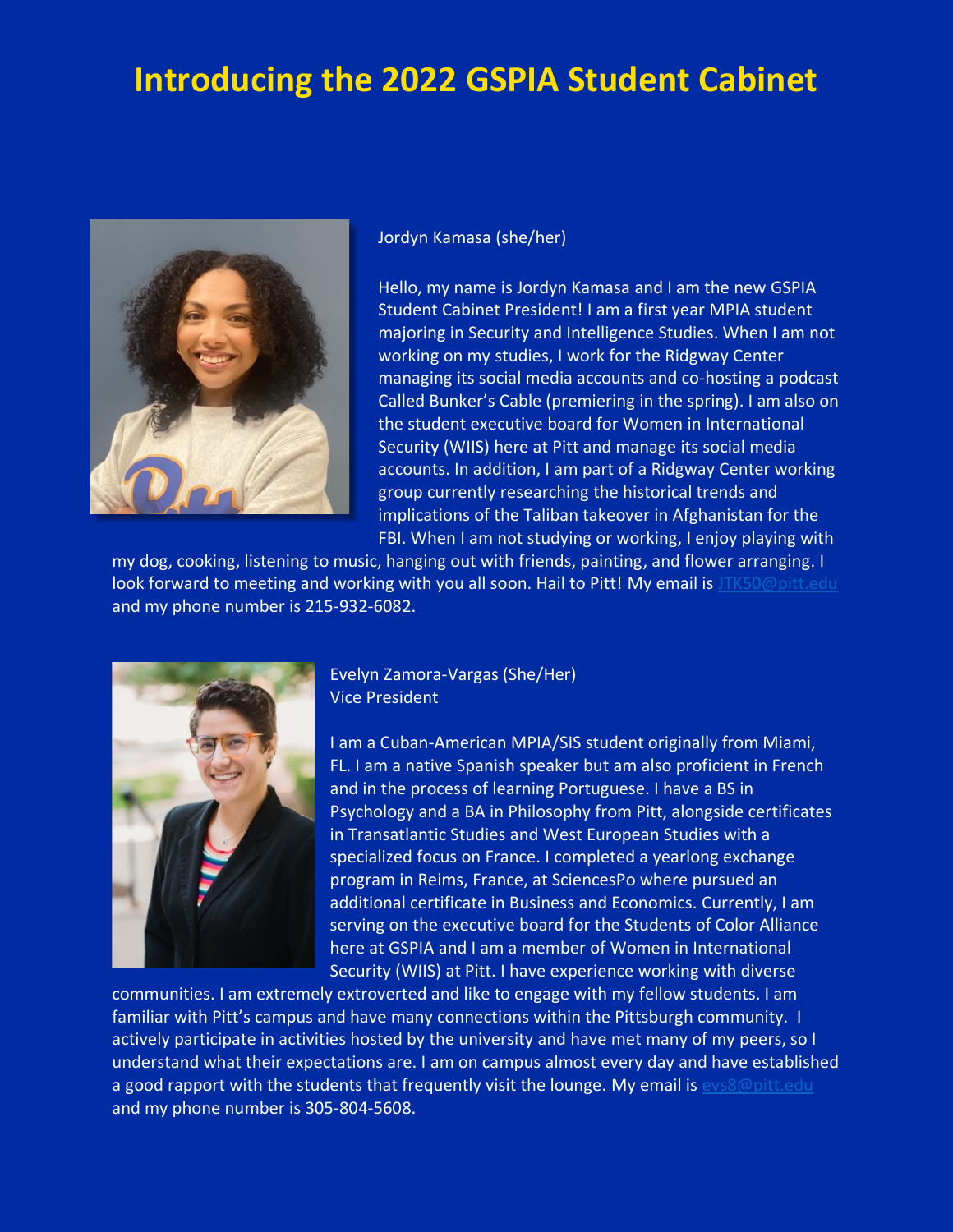

Katelan Hudson (she/her) Director of Communications

Hello! My name is Katelan Hudson and I am excited to serve as the Director of Communications for GSPIA Student Cabinet. I am a MPA student and also a Pitt employee as the Admissions and Recruitment Coordinator for the College of Business Administration. I have a Bachelor's in Political Science from an all-women's college, an experience I am glad to say that I have. During my undergraduate career, I served as Class President and am excited to bring my experiences to Pitt. Originally being from South Carolina, the Pittsburgh weather has been

quite the adjustment but I have been loving being a part of Pitt. Hail to Pitt! My email is [knh50@pitt.edu](mailto:knh50@pitt.edu) and my phone number is 803-477-0006.



#### Chloe Esquivel (she/her) Director of Equity & Diversity

Chloe Esquivel has spent most of her life in Texas, moving to Pittsburgh this year to continue her educational journey. She received her bachelor's degree in Latin American Studies in 2020, and continues to focus on the region in her studies. As the Director of Equity and Diversity, she hopes to continue initiatives for inclusivity and act as an effective liaison between students and faculty. My email is [cie10@pitt.edu](mailto:cie10@pitt.edu) and 512-688-7193.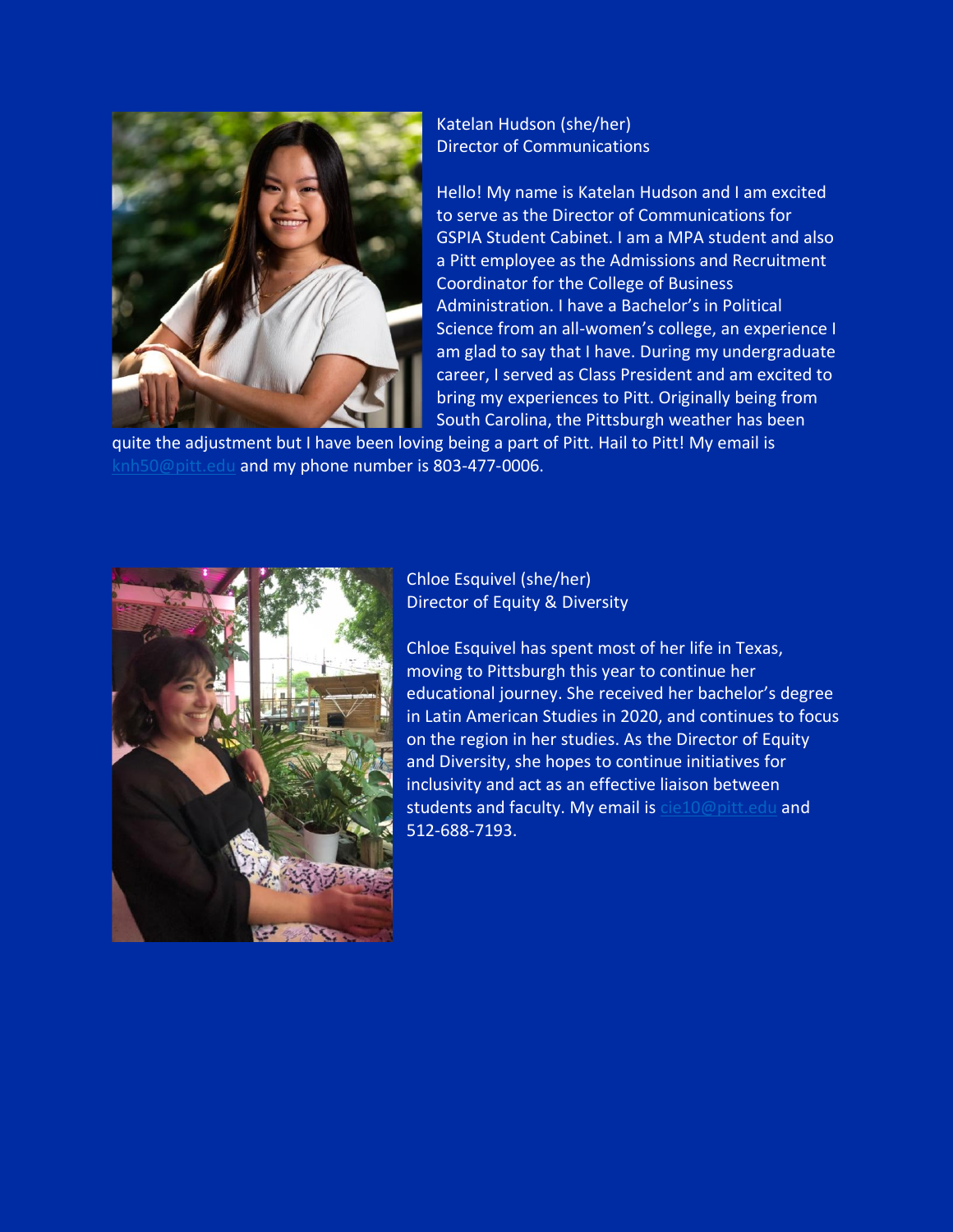

#### Jessie Biltz (she/her) Director of Finance

I'm a first year MPIA Human Security major with a minor in Energy and Environment. I'm also a native Pittsburgher and proud of it! This semester I will be interning with the City of Pittsburgh's City Planning office, where I will be working in the Sustainability and Resiliency department. I look forward to serving as the Director of Finance and networking with GSPIA students, faculty, and staff! My email is [jcb188@pitt.edu](mailto:jcb188@pitt.edu) and my phone number is 724-980-4016.



### Carla Gomez-Briones (she/her) International Student Represenative

Ecuadorian. Carla is passionate about public and social policies in Latin America and the Caribbean, especially in gender, economic development, and environmental issues. For the past 5 years, she worked for the United Nations Development Program in Ecuador, Barbados & Eastern Caribbean, and Albania. She is a fellow for the Center for Latin American Studies and a Fulbright Scholar. My email is [cag222@pitt.edu](mailto:cag222@pitt.edu) and my phone number is 412-990-8551.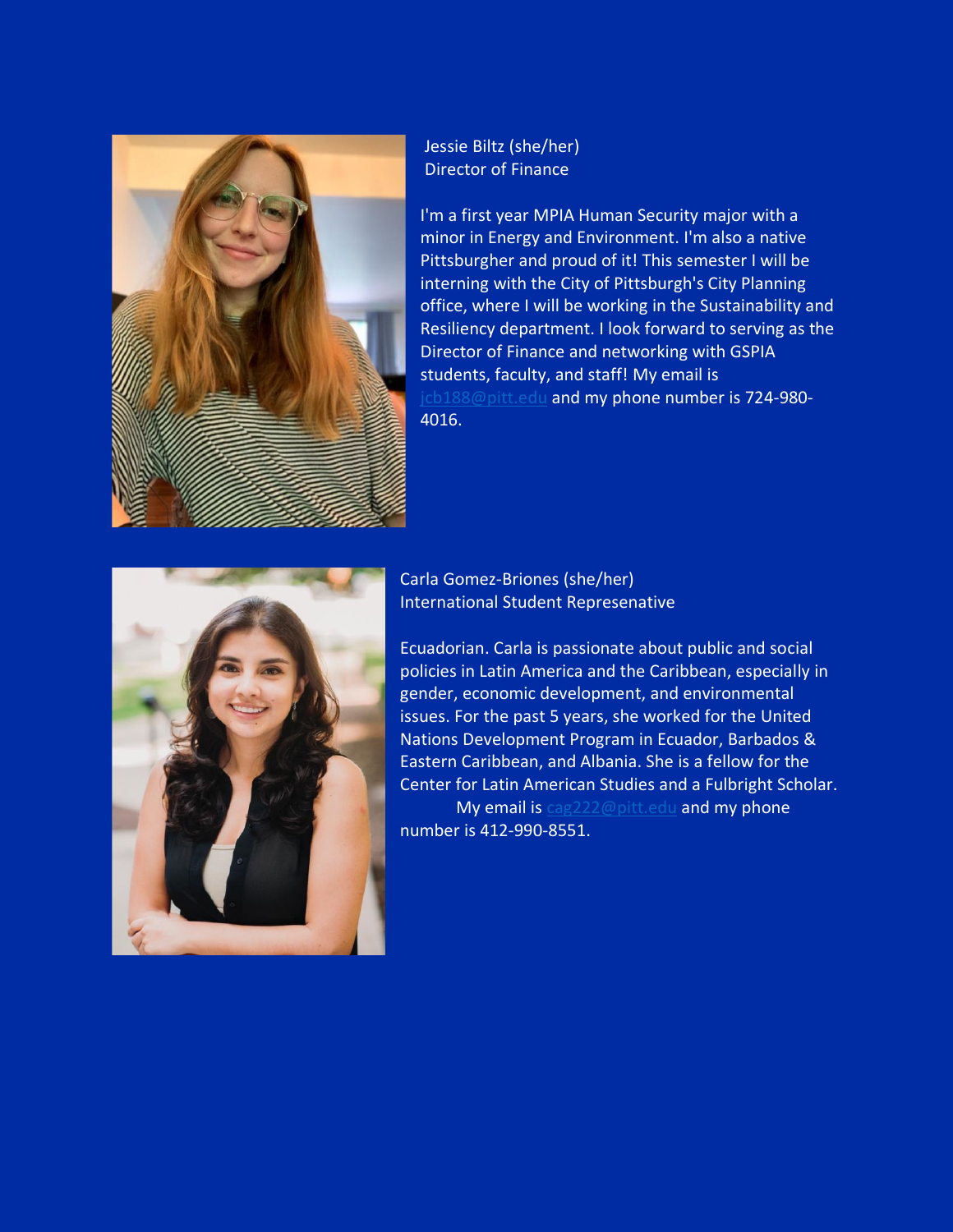

Joseph Marlitt (he/him) MPA Representative

Joseph Marlitt is a graduate student in the Master of Public Administration program at University of Pittsburgh concentrating on Urban Affairs and Planning. He is a native of Portland, Oregon and holds a bachelor's degree in History and Political Science from Whittier College. He is the GSPIA Student Cabinet MPA Representative and Event Coordinator for the Center for Governance and Markets. His research

at the University of Pittsburgh's Graduate School of Public and International Affairs has centered around land-use development, brownfields, zoning, and how local authorities utilize and value their assets. Professionally, Marlitt has worked in higher education admissions at Linfield University, restaurant consulting, bartending, and opened a bouldering gym. You can often find him fully caffeinated at a coffee shop or spending time in his Homestead home with his fiancé, dog and two cats. My email is [jcm179@pitt.edu](mailto:jcm179@pitt.edu) and my phone number is 503-309-3070.



Kaleigh Dryden (she/her) MPIA Representative

Kaleigh is a third year joint degree student (JD/MPIA) studying security and diplomacy as related to outer space and national security. Before graduate school, she she became a paramedic and got her B.S. in emergency medicine. Since then, Kaleigh has worked in the non-profit and government sectors, as well as with several research centers at GSPIA including the Ridgway Center where she leads a working group, the Center for Metropolitan Studies where she completed her GSPIA internship, and CAASI where she worked with the Police Union Contracts group. She is excited to represent the MPIA students this year and welcomes questions about all things including the

degree program/Pitt, job/internship searching, and conducting research. My email is [kan84@pitt.edu](mailto:kan84@pitt.edu) and my phone number is 703-626-3358.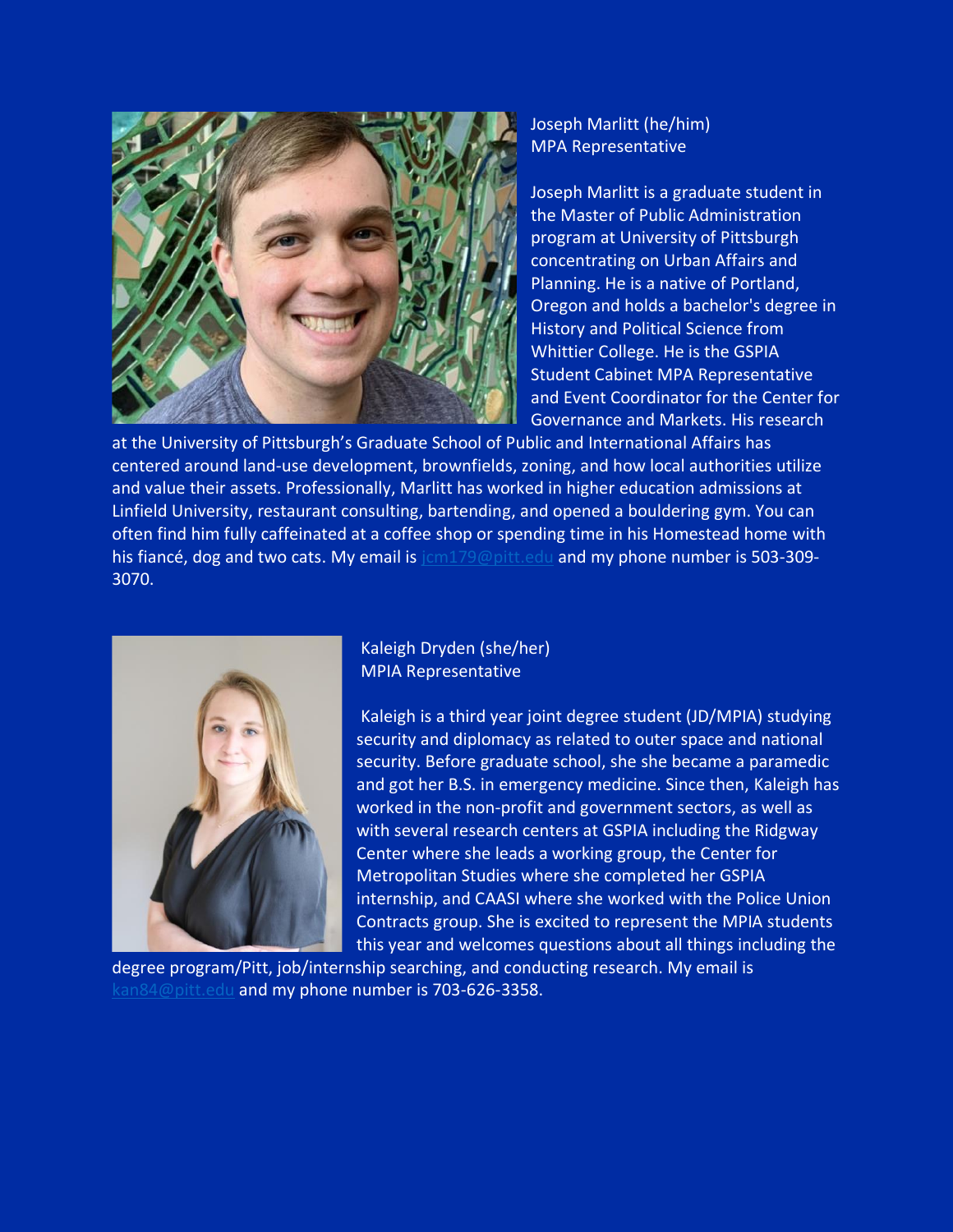

## Abigail Peace (she/her) MID Representative

Abigail is currently a third semester student at the Graduate School of Public and International Affairs at the University of Pittsburgh, pursuing her Master's in International Development and majoring in Government and International Public Management. During 2022, Abigail will be serving on the GSPIA Student Cabinet as the MID Representative. After graduating from Washington & Jefferson College in 2019, she

joined the Peace Corps and served as a health volunteer in The Gambia for seven months before being evacuated due to COVID-19.

Through previous class as well as hands on experiences, Abigail's current region(s) of interest are West Africa and the United States, with the primary focus being food security and development in both regions. This semester, she will also be interning with the City of Pittsburgh, City Planning Department as a Food Policy Intern.

An interesting fact about Abby is that she was born and raised on a farm in rural Indiana, PA and grew up showing sheep and pigs across the country. Although they've scaled down their operation since she and her sister have grown up, her parents still have an assortment of animals, many of whom came from rescue situations. My email [alp243@pitt.edu](mailto:alp243@pitt.edu) and my phone number is 724-422-0080.



Erin Miller (she/hers) MPPM Representative

My name is Erin Miller and I am serving as the 2022 Student Cabinet MPPM Program Representative. I am a full-time staff member at the University, within the School of Social Work, at the Pennsylvania Child Welfare Resource Center (CWRC). I have been in the field of child welfare since 2014, beginning my career working directly with children and families at a local county children and youth agency.

I have been employed at the CWRC for three years as a Quality Improvement Specialist. In this role, our team works collaboratively with the Office of Children, Youth and Families and county children and youth agencies to identify strengths and challenges within child welfare that impact positive outcomes for children and families served by the system. My passion through my work is to provide a voice for some of our most

vulnerable populations, while also supporting mechanisms that drive continuous quality